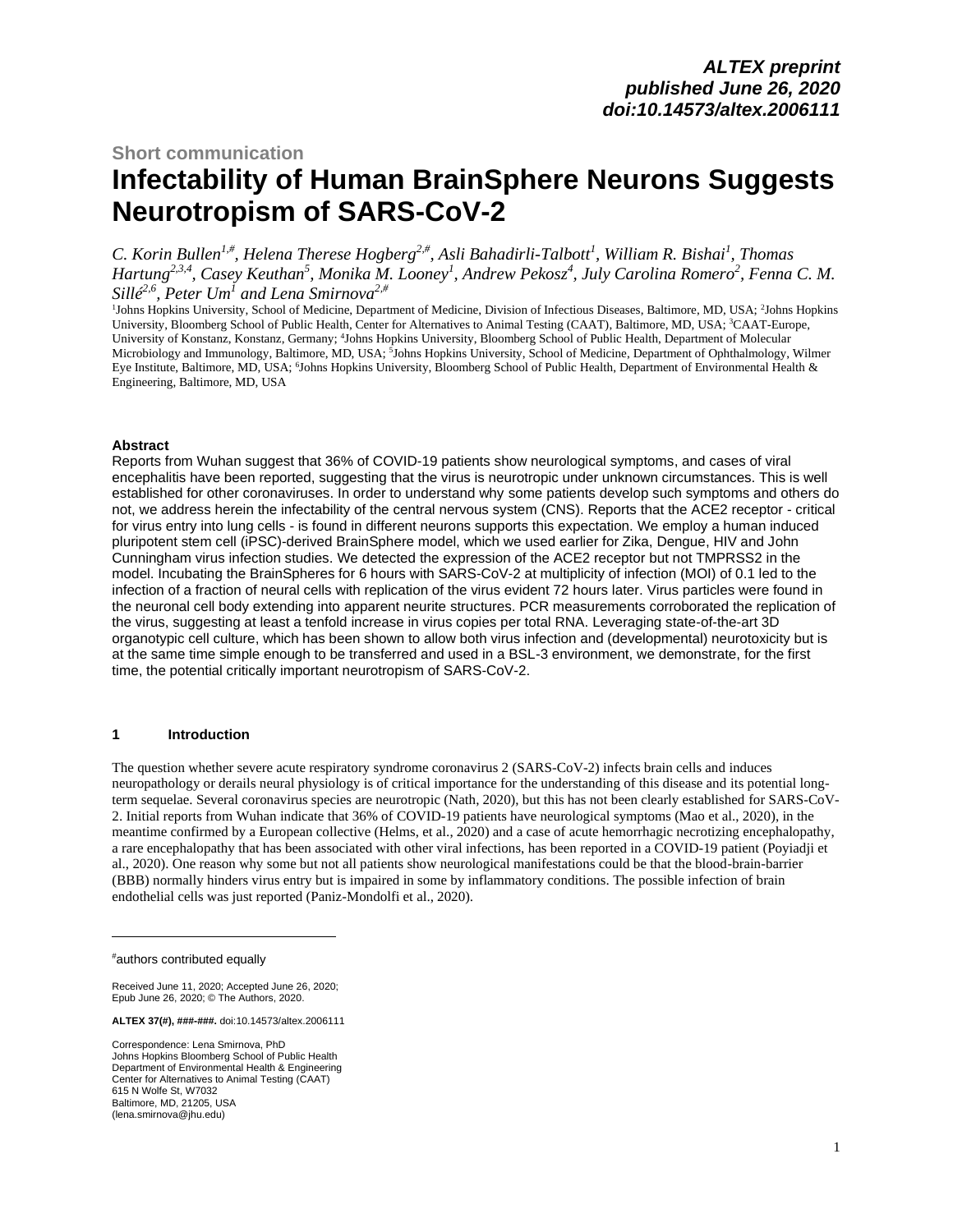The availability of experimental models to study SARS-CoV-2 is critical not only for drug development (Busquet et al., 2020) but also to understand environmental cofactors for public health measures. Viral infections are the prototypic speciesspecific diseases. There is no good small laboratory animal disease model for COVID-19. SARS-CoV-2 seems to be most closely related to several coronaviruses in Asian bats and reptiles, but these do not lend themselves easily as lab animals, and as far as we know they also do not display the human pathology (Zhou et al., 2020; Zhang et al., 2020). Recent reports on the infectability of macaques are of limited use with respect to throughput and species differences.

We reported in 2016 the first mass-produced standardized 3D human induced pluripotent stem cell (iPSC)-derived organotypic brain model (human mini-brains or BrainSpheres (Pamies et al., 2017; funded by NIH NCATS)), which consists of different types of neurons, astrocytes and oligodendrocytes. The promise of 3D organotypic models or microphysiological systems (MPS) for biomedical research has most recently been confirmed by our stakeholder workshop (Marx et al., 2020). While the battery of *in vitro* (developmental) neurotoxicological tests is broad, the BrainSphere model lends itself to these studies as it (i) is human-derived, a key prerequisite for studying human-specific viruses, (ii) has high cell density, a key characteristic for cell-to-cell infection of occasional neurotropic viruses, and (iii) allows central nervous system (CNS) functional assays. Our earlier studies with Zika and Dengue viruses in BrainSpheres demonstrated their applicability for studying neurotropic viruses (Abreu et al., 2018). In yet unpublished work, we infected these BrainSpheres with human immunodeficiency virus (HIV) and John Cunningham (JC) virus, where the latter could for the first time be cultured in a cell model (manuscript in preparation). Notably, for infectious disease research in BSL-3 facilities there are limits as to the complexity of set-up that can be utilized. Spheroids, pre-manufactured in regular cell culture laboratories, represent a compromise with respect to simplicity versus tissue architecture and functionality.

Here, the critical question of whether human brain cells can be infected with SARS-CoV-2 was addressed.

### **2 Materials and methods**

### *BrainSphere differentiation*

We previously developed a human 3D BrainSphere model derived from induced pluripotent stem cells (iPSC) with funding from NCATS, NIH (U18TR000547) (Pamies et al., 2017). Briefly, the differentiation protocol covers the stages from neural precursors to differentiated neurons (dopaminergic, glutamatergic, and GABAergic neurons etc.) and glial cells (astrocytes and myelinating oligodendrocytes); BrainSpheres show electrophysiological activity. The BrainSpheres have been proven to be relevant to study key cellular processes involved in neurodevelopment and function including proliferation, differentiation, apoptosis, synaptogenesis, intracellular signaling, myelination, and neuronal network function (Pamies et al., 2017, 2018; Zhong et al., 2020).

BrainSpheres from the NIBSC-8 cell line (UK National Institute for Biological Standards and Control (NIBSC), kindly provided by Drs. Orla O'Shea and Elsa Abranches, UK stem cell bank) were differentiated following our in-house two-step protocol (Pamies et al., 2017). The NIBSC-8 iPSC cell line is mycoplasma-free and with normal female karyotype, authenticated by short tandem repeat with 100% match to the donor material -MRC-9 cells (ATCC, CCL-212). Briefly, iPSCs were differentiated in a monolayer to neuroprogenitor cells (NPC) using serum-free, chemically defined neural induction medium (Gibco). NPC were expanded and a single cell suspension was distributed into uncoated 6-well plates and cultured under constant gyratory shaking (80 rpm, 19 mm orbit) to form BrainSpheres. After 48 h, differentiation was induced with serum-free, chemically defined BrainSphere differentiation medium (Neurobasal electro medium supplemented with B27-electro, glutamax, 10 ng/mL GDNF and 10 ng/mL BDNF). BrainSpheres were differentiated for eight weeks prior to infection. By this time, BrainSpheres consist of different types of neurons, astrocytes and oligodendrocytes (Pamies et al., 2017).

### *Human gene quantitative reverse transcription polymerase chain reaction (RT-qPCR)*

Expression of ACE2 and TMPRSS2 in BrainSpheres was assessed using TaqMan gene expression assay on an Applied Biosystem 7500 Fast Real-Time PCR machine. Briefly, total RNA was isolated with Zymo RNA isolation kit, 500 ng RNA was reversetranscribed with M-MLV-Reverse transcriptase (Promega) and amplified with ACE2 (Hs01085333\_m1) and TMPRSS2 (Hs01122322\_m1) TaqMan primers (ThermoFisher Scientific) following default Fast TaqMan cycling conditions. PCR experiments for human receptor expression were done in three independent experiments.

### *SARS-CoV-2 infection of BrainSpheres*

SARS-CoV-2/Wuhan-1/2020 virus was provided to Dr Andrew Pekosz by the US Centers for Disease Control and Prevention (CDC). VeroE6 cells were used to grow the virus and determine the infectious virus titers as described earlier (Schaecher et al. 2007a,b). BrainSpheres were distributed into a 24-well plate at 15 spheres per well. BrainSpheres were transferred to the BSL3 facility and infected with SARS-CoV-2/Wuhan-1/2020 (MOI 0.1). At 6 hours post infection (hpi), BrainSpheres were washed by two-step wash and given fresh medium or lysed for RNA extraction. Supernatant samples were taken from the medium immediately after it was added to the BrainSpheres (6 hpi). BrainSpheres were incubated further until 72 hpi. At 72 hpi, supernatant samples were collected for quantification of virus RNA, and BrainSpheres were lysed for RNA extraction or fixed for immunohistochemistry. All infection experiments were conducted in two independent experiments with triplicates with appropriate MOCK controls included.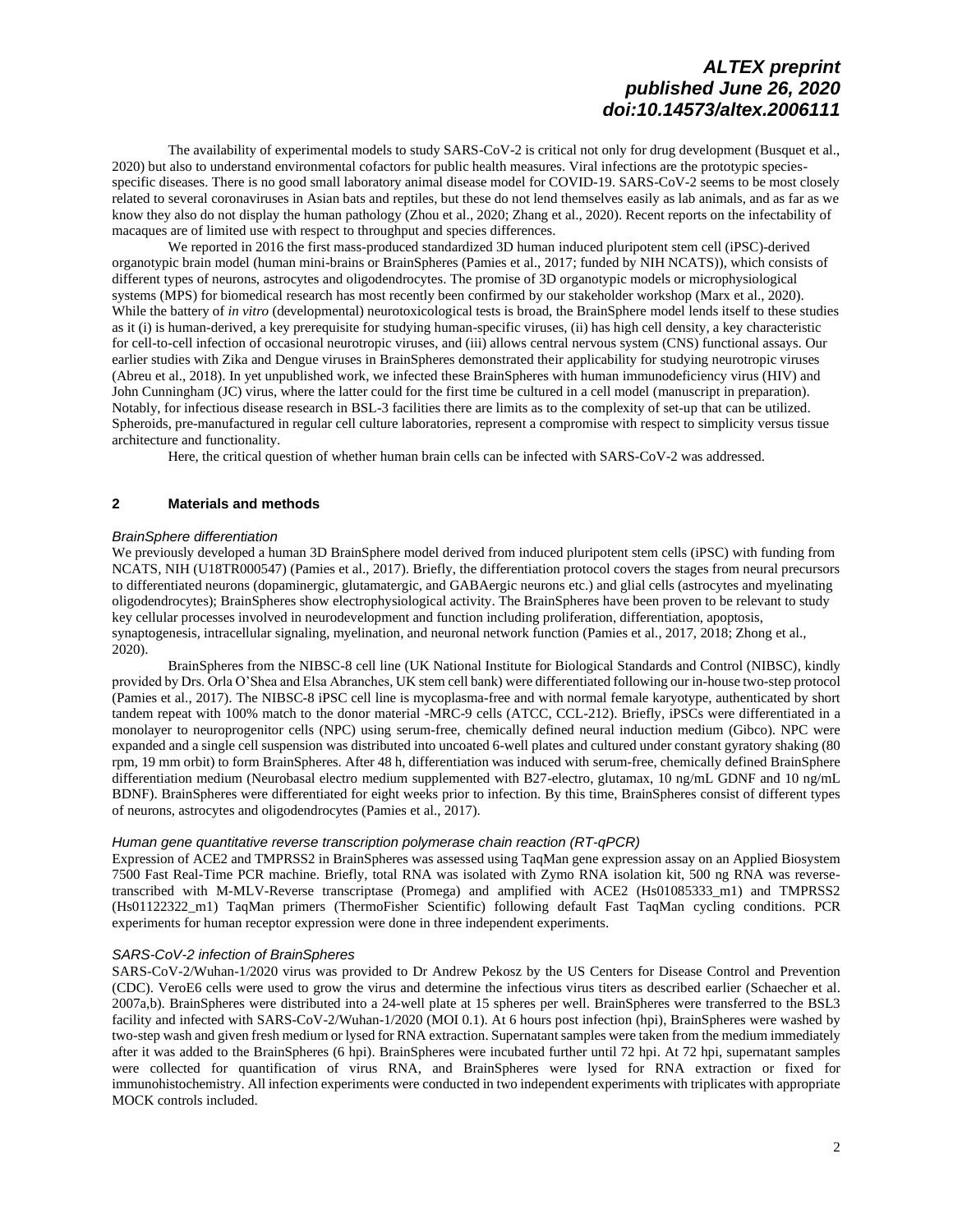### *Viral RNA RT-qPCR*

RNA from BrainSphere lysates was extracted using Zymo Quick RNA microPrep kit (Zymo Research) according to the manufacturer's protocol. On average 600 ng of total RNA was extracted per sample. A QIAamp Viral RNA mini kit (Qiagen) was used to isolate RNA from supernatants according to the manufacturer's protocol. cDNA was synthesized from the viral RNA using qScript cDNA SuperMix (Quantabio) following the manufacturer's protocol. The cDNA was quantified by RT-qPCR on a StepOnePlus Real Time PCR system (Applied Biosystems) with TaqMan Fast Advanced Master Mix (Applied Biosystems). SARS-CoV-2 RNA was detected using premixed forward (5'-TTACAAACATTGGCCGCAAA-3') and reverse (5'- GCGCGACATTCCGAAGAA-3') primers and probe (5'-FAM-ACAATTTGCCCCCAGCGCTTCAG-BHQ1-3') designed by the CDC as part of the 2019-nCoV CDC Research Use Only (RUO) kit (Integrated DNA Technologies, Catalog #10006713) to amplify a region of the SARS-CoV-2 nucleocapsid (N) gene. PCR conditions were as follows: 50°C for 2 min, 95°C for 2 min, followed by 45 cycles of 95°C for 3 s and 55°C for 30 s. Serially diluted (10-fold) plasmid containing the complete SARS-CoV-2 N gene (Integrated DNA Technologies, Catalog #10006625) was measured to generate a standard curve for quantification of viral RNA copies. The limit of detection for the assay was  $1 \times 10^1$  RNA copies. For cell lysates, viral copies were normalized to the human RNase P (RP) gene using premixed forward (5'-AGATTTGGACCTGCGAGCG-3') and reverse (5'- GAGCGGCTGTCTCCACAAGT-3') primers and probe (5'-FAM-TTCTGACCTGAAGGCTCTGCGCG-BHQ-1-3') included in the same 2019-nCoV CDC RUO kit.

### *Immunohistochemistry*

At 72 h post infection (hpi), BrainSpheres were fixed with 2% paraformaldehyde and stained as described in (Smirnova et al., 2015) with anti-MAP2(a+b) antibody (Sigma), SARS-CoV-1 M-peptide rabbit antisera (McBride and Machamer, 2007) and mouse anti human-SARS-CoV/SARS-CoV-2 Spike antibody (Sino Biological). Nuclei were stained with Hoechst 33342 (blue).

### **3 Results**

### **3.1 Expression of ACE2 but not TMPRSS2 in NPCs and mature BrainSpheres**

It was shown that SARS-CoV-2 utilizes angiotensin-converting enzyme 2 (ACE2*)* receptors to enter the cells and transmembrane serine protease 2 (TMPRSS2) for S protein priming (Hoffmann et al., 2020). Using quantitative RT-qPCR, we found the *ACE2* gene expressed in relatively low copy numbers in two different iPSC lines [NIBSC-8 (Fig. 1) and CRL-2097 (data not shown)]. Notably, the receptor was already expressed in NPC. During differentiation, expression rates first dropped but then rebounded. Expression of the *TMPRSS2* gene was below the detection limit in the BrainSpheres (data not shown).



**Fig. 1: mRNA expression of angiotensin converting enzyme 2 receptor (ACE2) over time in human NIBSC-8 iPSC differentiated into neuroprogenitor cells (NPC) and BrainSpheres (for 2, 4 and 8 weeks)**

Data shown combine three independent experiments with at least two biological replicates per condition; the 4 weeks timepoint was done in two independent experiments.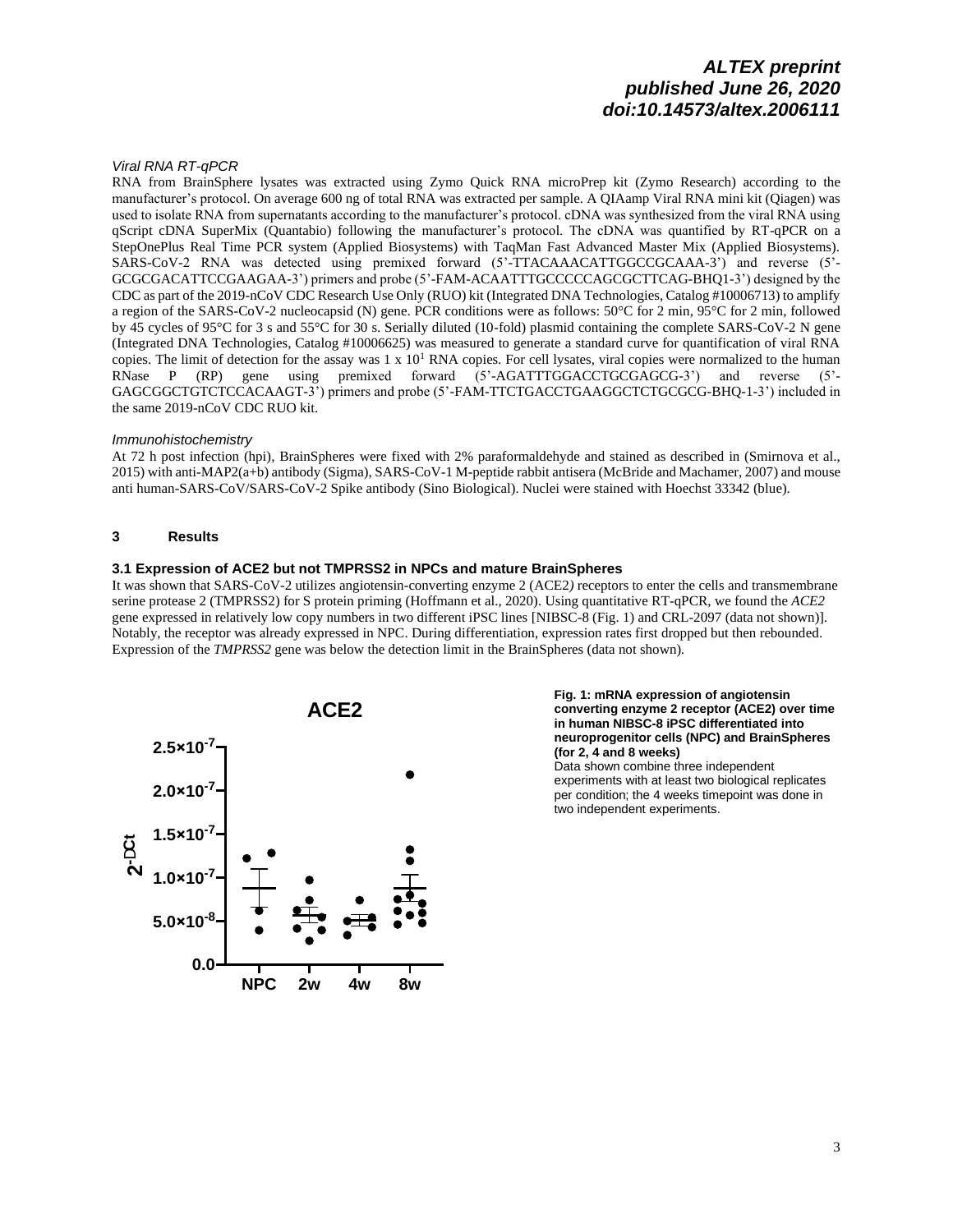

### **Fig. 2: A small fraction of neuronal cells in BrainSpheres contains virus particles at 72 hpi**

BrainSpheres infected with SARS-CoV-2 at MOI of 0.1 were analyzed at 72 hpi for M protein (red) expression by immunofluorescence (A) - (D). Neuronal marker MAP2 (green) was used to stain the neurons. Arrowheads indicate colocalization and presence of the virus in neurites. (E) and (F) BrainSpheres stained for SARS-CoV-2 spike protein (green). Images representative of five BrainSpheres. Nuclei are stained with Hoechst 33342 (blue). Scale bar 50 μm.

### **3.2 Immunohistochemical identification of SARS-CoV-2-infected neurons**

In order to analyze their infectability, BrainSpheres were fixed at 72 hpi and stained with fluorescent antibodies against neuronal marker MAP2 and SARS-Cov-2 protein M and spike protein (S). A small fraction of neural cells containing virus particles was detected by confocal microscopy (Fig. 2). Co-staining with neuronal marker MAP2 demonstrated the presence of the SARS-CoV-2 M protein in neuronal soma (Fig. 2C). In certain cells, the particles extended from the cell body into the neurites (Fig. 2 B, D, E arrow heads). Similarly, neural cells were positive for SARS-CoV-2 spike protein (Figure 2E and F). The large number of virus particles in the neurons is suggestive of active virus replication within the infected cell. In addition, some degree of cell bursting was observed in various cells (supplemental video 1<sup>1</sup>), presenting as non-cell-shaped clouds of virus, suggesting that the virus may initiate cell lysis.

### <span id="page-3-0"></span>**3.3 Increasing levels of viral RNA in SARS-CoV-2 infected BrainSpheres indicate viral genome replication**

In order to quantify cell-associated viral RNA, BrainSpheres were lysed at 6 and 72 hpi; supernatants were also collected at 6 and 72 hpi. We detected a baseline of cell-associated SARS-CoV-2 genome copies in BrainSphere lysates at 6 hpi, which markedly increased by two log orders at 72 hpi (Fig. 3A). After extensive washing to remove the viral inoculum at 6 hpi, an unexpectedly high number of virus copies remained in the supernatant, which was greatly reduced at 72 hpi (Fig. 3B), possibly due to virus degradation in the supernatant over time and/or possible further penetration of virus from the supernatant into the spheres. This decrease of viral copies in the supernatant (35-fold), was significantly lower than the 107-fold increase of viral copies in the BrainSphere lysate. This suggests that the increase in intracellular viral copies is due to virus replication within the cells rather than continued penetration of the residual virus from the supernatant over time. The detected viral copies in the supernatant after washing the BrainSpheres might be background from the remaining residual viral inoculum, similar to results reported in previous MERS-CoV and SARS-CoV studies (Wang et al., 2020; Chu et al., 2016).

<sup>1</sup> <https://share.getcloudapp.com/NQugZeb9>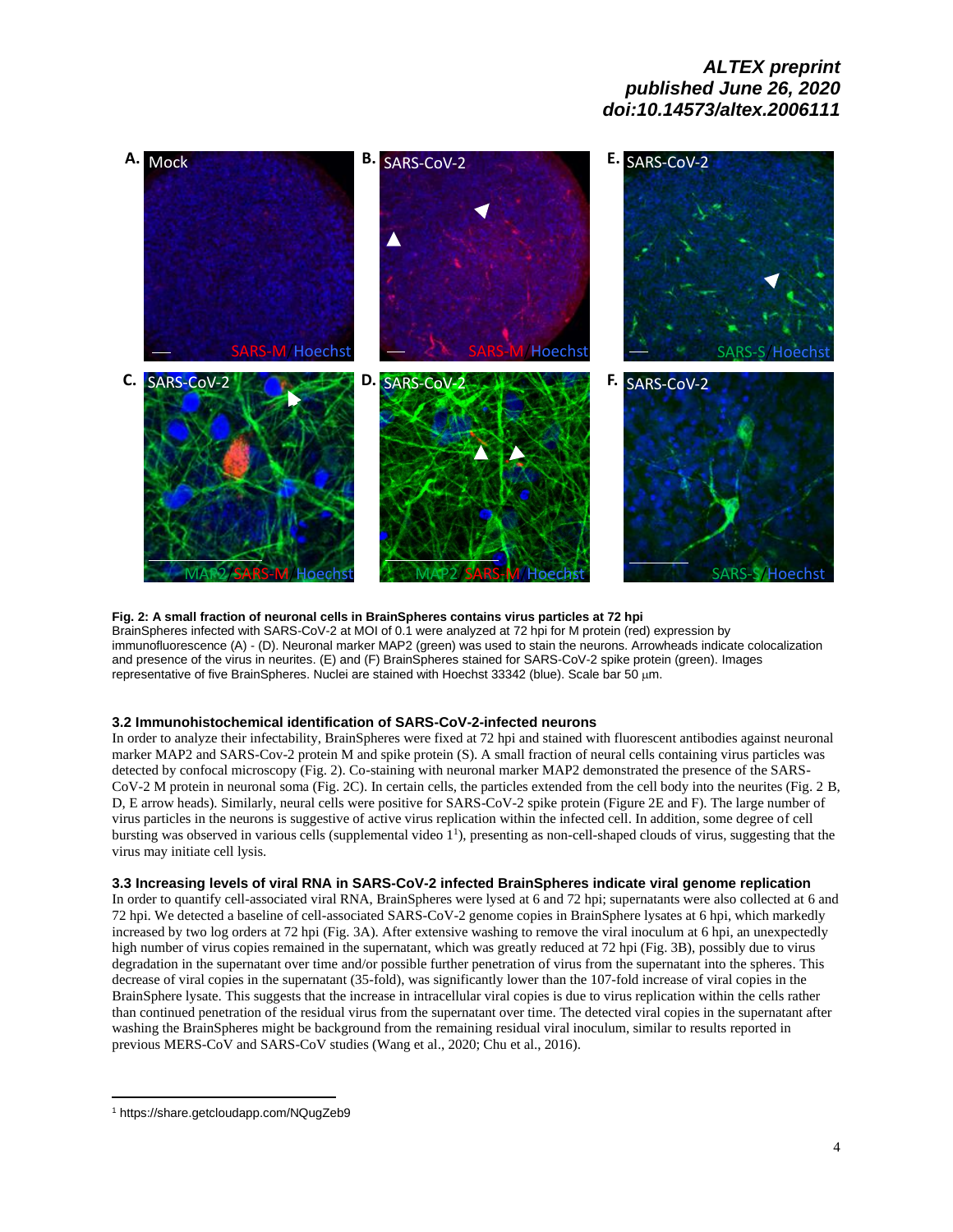

#### **Fig. 3: SARS-CoV-2 replicates in infected human BrainSpheres**

 $(A)$  and  $(B)$  – experiment 1.  $(C)$ and (D) – experiment 2. Cell lysate associated SARS-CoV-2 genome levels presented as viral genome copies per µg total RNA (A and C) and SARS-CoV-2 genome copies per mL (600 µl per well) in the culture supernatant (B and D) from 15 BrainSpheres (representing about 600 ng RNA) infected with SARS-CoV-2 at MOI of 0.1 at 6 hpi and 72 hpi. Data are shown as box and whiskers plots displaying the data distribution through their quartiles at each time point from two experiment done in triplicate technical replicates  $(n=3)$ .

In order to overcome the issue of high virus background in the supernatant, we made use of the fact that BrainSpheres are cultured in suspension, which allows more rigorous washing steps. In the repeat experiment, 6 hours hpi, BrainSpheres were transferred into Eppendorf tubes, rigorously washed and plated into a new plate for 72 hour-post infection incubation. RNA was collected in triplicates from the supernatant and cell lysate after washing (6 hpi) and 72 hpi from SARS-CoV-2 infected cells and corresponding MOCK control. In this experiment, the rigorous washing steps strongly decreased the number of viral particles in the supernatant 6 hpi (Figure 3D), but still resulted in a similar increase in virus copy numbers to about  $10^8$  virus equivalents in cell lysates (Figure 3C). This confirms that the intracellular increase in both experiments was due to virus replication and not continued penetration of the residual virus from the supernatant over time. Surprisingly, elimination of the high background at 6 hpi in the second experiment, led even to an increase in viral copy numbers in the medium (Figure 3D), suggesting virus shedding, which might be hidden in the first experiment due to high level of residual viral inoculum. This further confirmed the viral replication in the BrainSpheres and suggests a productive infection.

#### **4 Discussion**

The question whether SARS-CoV-2 infects brain cells and induces pathology or derails neural physiology is of critical importance for the understanding of this disease and its potential long-term sequelae. For this reason, we decided to report with this short communication our initial findings, at a moment when tens of thousands of patients are hospitalized. This might increase attention to neurological symptoms and add to the considerations in developing treatments.

The relatively frequent neurological symptoms in COVID-19 patients (Mao et al., 2020, Helms et al., 2020) prompted us to investigate whether SARS-CoV-2 can directly infect BrainSpheres. Notably, one of the key symptoms of COVID-19 appears to be a loss of the sense of smell, i.e. an olfactory dysfunction (Bagheri et al., 2020; Giacomelli et al., 2020), which was thought also to indicate infection of the cranial nerve; however, most recently, it was suggested to be due to infection of nonneuronal cells in the olfactory system (Brann et al., 2020). More reports support the presence of virus in CNS, e.g. the presence of viral particles in CSF biofluid (Zhou et al., 2020), which suggests rather a direct infection and not a secondary immune response.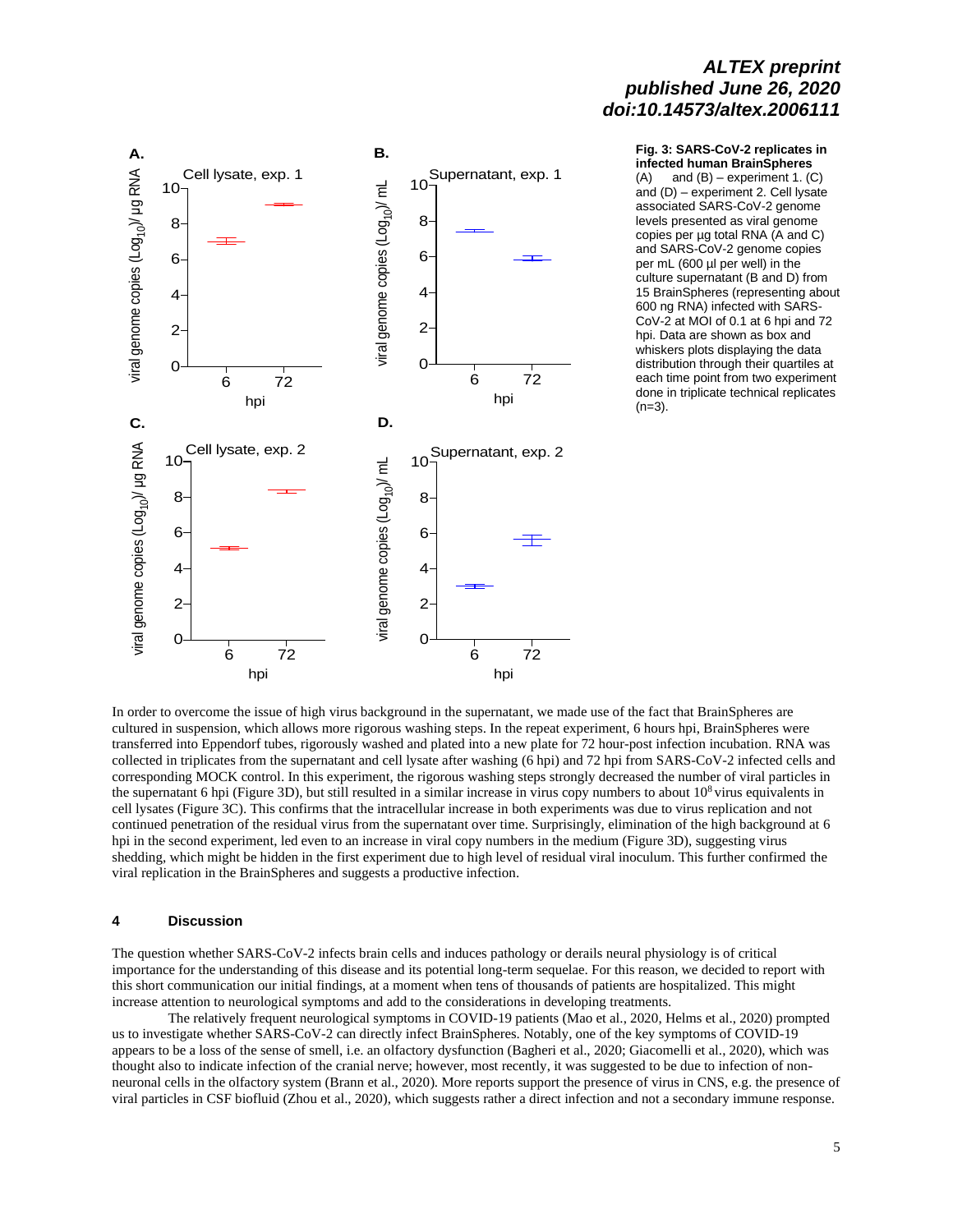Neural damage biomarkers were also found in the plasma of patients with COVID-19 (Kanberg, et al., 2020). The infectability of neural cells is not unexpected (Baig et al., 2020), as expression of the *ACE2* receptor gene, which was found to be critical for virus entry (Hoffmann et al., 2020), was detected in the BrainSpheres and has previously been shown by others in certain neurons (Xu et al., 2011, Chen et al., 2020). SARS-CoV-2 has been reported to use its spike (S) proteins to facilitate viral entry through the ACE2 receptor and to use the serine protease TMPRSS2 for S protein priming (Hoffmann et al., 2020). We found no detectable expression of *TMPRSS2* in the BrainSpheres, suggesting alternative processing.

The [o](#page-3-0)bservation of bursting cells, irregular, non-cell-shaped clouds of virus (see supplemental video<sup>1</sup>) and the increase of viral particles in the supernatant over time, indicate that infected cells shed virus particles, but it is unclear whether the infection is sustained by infecting other cells in our model. Future experiments with longer incubation times, longer hpi and/or higher MOI will be needed to answer these questions. It will be key to identify whether the infected cells represent a specific subpopulation of neurons and/or glia cells —for example, those expressing ACE2, as the rather low level of gene expression would suggest that only a subpopulation of neural cells expresses ACE2. Due to the low MOI used here, it could, however, also just be a probabilistic event where a few brain cells begin to be infected. The large number of virus particles in these cells in both experiments at 72 hpi suggests replication as corroborated by the PCR findings in the lysed BrainSpheres. Ongoing experiments aim to identify the neural cell type(s) that are infected.

These experiments require repetition, including varied initial number of virus (MOI), analysis of neural pathology and functionality, inclusion of different donors of iPSC of different genders, and extended time courses, etc. Virus replication, as evidenced by RT-qPCR and the accumulation of large numbers of virus particles in individual cells in this experiment can only occur when the virus infects living cells. Therefore, at least the fundamental possibility of CNS infection has been established in the experiments reported here. The aforementioned experiments will provide more insight into the mechanistic processes underlying CNS infection. It is important to note that no major damage to the BrainSpheres was noted. However, this might change when incubation periods are prolonged and higher virus titers are used or when functional assays address more subtle changes.

The majority of patients might, however, be well protected by a functioning BBB and this should be included in future research. A shortcoming of the BrainSphere model is the absence of immune cells, which in the brain are the microglia, which do not derive from neural precursor cells but from the mesoderm germ layer and invade the developing brain from the blood. Our studies with Dengue, Zika (Abreu et al., 2018), HIV and JC virus (manuscript in preparation) already investigated the effects of adding microglia to BrainSpheres, which resulted in cytokine release and neuronal damage. It will be important to follow up on this initial SARS-CoV-2 research with immunocompetent BrainSpheres.

The BrainSpheres represent a model of the developing brain and previously has been used to demonstrate the developmental neurotoxicity of pesticides (Pamies et al., 2018) and drugs (Zhong et al., 2020). It will be of critical importance to show whether neurodevelopment is affected by SARS-CoV-2 infection. Importantly, transplacental transmission of SARS-CoV-2 has been reported in a neonate born to a mother infected in the last trimester (Vivanti et al., 2020), which caused placental inflammation and neurological manifestations in the neonate consistent with those observed in infected adults. As the BBB is not functional in the most critical early months of brain development (Serlin et al., 2015), there is limited protection against exogenous infections. Clinical evidence cannot yet be expected, however, as most children at critical phases of embryo and fetal development are yet to be born and more subtle neurodevelopmental disorders often take time to manifest and diagnose after birth. It will be important to study whether brain infection occurs also in otherwise asymptomatic patients, especially children with possible long-term consequences.

This study provides evidence that SARS-CoV-2 can infect neural cells, likely contributing to neurological outcomes and possibly to neurodevelopmental disorders. This means we have to face yet another potentially devastating pathomechanism of COVID-19. The observed infectability and replication warrants further research to help treat this disease and protect especially vulnerable populations, such as those exposed to neurotoxicants, pregnant women, and possibly those with pre-existing neurological conditions. In the future, it is of fundamental importance to understand whether SARS-CoV-2 impacts not only the mature but also the developing brain. This model uniquely lends itself to addressing these questions. Overall, this study stresses the versatility of microphysiological systems (MPS) (Marx et al., 2016, 2020) as enabling technologies beyond the replacement of animal tests.

#### **References**

Abreu, C.M., Gama, L., Krasemann, S., et al. (2018). Microglia increase inflammatory responses in iPSC-derived human BrainSpheres. *Frontiers Microbiology 9*, 2766. [doi:10.3389/fmicb.2018.02766](https://doi.org/10.3389/fmicb.2018.02766)

- Bagheri, S.H.R., Asghari, A.M., Farhadi, M., et al. (2020). Coincidence of COVID-19 epidemic and olfactory dysfunction outbreak. *medRxiv*, pre-print available at[: https://www.medrxiv.org/content/10.1101/2020.03.23.20041889v1](https://www.medrxiv.org/content/10.1101/2020.03.23.20041889v1)
- Baig, A.M., Khaleeq, A., Ali, U., and Syeda, H. (2020). Evidence of the COVID-19 Virus Targeting the CNS: Tissue Distribution, Host-Virus Interaction, and Proposed Neurotropic Mechanisms. *ACS Chemical Neuroscience 11*(7), 995– 998. [doi:10.1021/acschemneuro.0c0012](https://doi.org/10.1021/acschemneuro.0c0012)
- Brann, D.H., Tsukahara, T., Weinreb, C., rt sl. (2020). Non-neuronal expression of SARS-CoV-2 entry genes in the olfactory system suggests mechanisms underlying COVID-19-associated anosmia. *BioRxiv*[. doi:10.1101/2020.03.25.009084](https://doi.org/10.1101/2020.03.25.009084)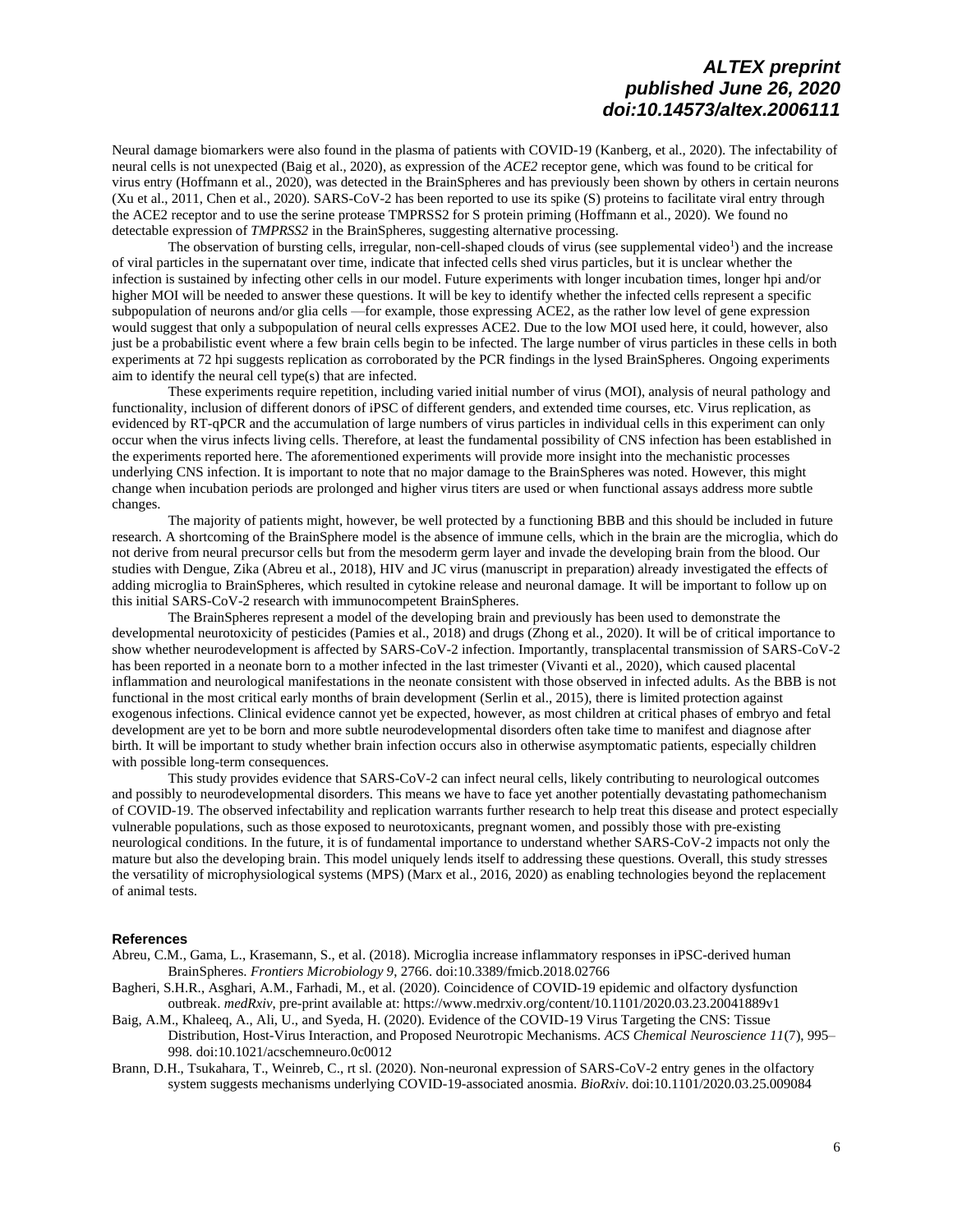- Busquet, F., Hartung, T., Rovida, C., Pallocca, G., and Leist, M. (2020). Harnessing the power of novel animal-free test methods for the development of COVID-19 drugs and vaccines. *Arch Toxicol*, published online[, doi:10.1007/s00204-020-](https://doi.org/10.1007/s00204-020-02787-2) [02787-2](https://doi.org/10.1007/s00204-020-02787-2)
- Chen R., Wang K., Yu J., Chen Z., Wen C., and Xu Z. (2020). The spatial and cell-type distribution of SARS-CoV-2 receptor ACE2 in human and mouse brain*. Bioxiv*[. doi:10.1101/2020.04.07.030650](https://doi.org/10.1101/2020.04.07.030650)
- Chu, H., Zhou, J., Wong, B. H.-Y., et al. (2016). Middle East Respiratory Syndrome coronavirus efficiently infects human primary T lymphocytes and activates the extrinsic and intrinsic apoptosis pathways. *J Infect Dis 213*(6), 904–914. [doi:10.1093/infdis/jiv380](https://doi.org/10.1093/infdis/jiv380)
- Giacomelli, A., Pezzati, L., Conti, F., et al. (2020). Self- reported olfactory and taste disorders in SARS-CoV-2 patients: a crosssectional study. Clin Infect Dis, published online[. doi:10.1093/cid/ciaa330](https://doi.org/10.1093/cid/ciaa330)
- Helms, J., Kremer, S., Merdji, H., et al. (2020). Neurologic features in Severe SARS-CoV-2 Infection. *N Engl J Med 382*, 2268- 2270[. doi:10.1056/NEJMc2008597](https://doi.org/10.1056/NEJMc2008597)
- Hoffmann, M., Kleine-Weber, H., Schroeder, S., et al. (2020). SARS-CoV-2 cell entry depends on ACE2 and TMPRSS2 and is blocked by a clinically proven protease inhibitor. *Cell 181*(2), 271–280.e8. [doi:10.1016/j.cell.2020.02.052](https://doi.org/10.1016/j.cell.2020.02.052)
- Kanberg, N., Ashton, N.J., Andersson, L.-M., et al. (2020). Neurochemical evidence of astrocytic and neuronal injury commonly found in COVID-19. *Neurology* 10.1212[. doi:10.1212/WNL.0000000000010111](https://doi.org/10.1212/WNL.0000000000010111)
- McBride, C.E., Li, J., and Machamer, C.E. (2007). The cytoplasmic tail of the severe acute respiratory syndrome coronavirus spike protein contains a novel endoplasmic reticulum retrieval signal that binds COPI and promotes interaction with membrane protein. *Journal of Virology 81*(5), 2418–2428[. doi:10.1128/JVI.02146-06](https://doi.org/10.1128/JVI.02146-06)
- Mao, L., Jin, H., Wang, M., et al. (2020). Neurologic manifestations of hospitalized patients with coronavirus disease 2019 in Wuhan, China. *JAMA Neurology*, published online, [doi:10.1001/jamaneurol.2020.1127](https://doi.org/10.1001/jamaneurol.2020.1127)
- Marx, U., Andersson, T.B., Bahinski, A., et al. (2016). Biology-inspired microphysiological system approaches to solve the prediction dilemma of substance testing using animals. *ALTEX 33*, 272-321[. doi:10.14573/altex.1603161](https://doi.org/10.14573/altex.1603161)
- Marx, U., Akabane, T., Andersson, T.B., et al. (2020). Biology-inspired microphysiological systems to advance medicines for patient benefit and animal welfare. *ALTEX 37*, published online. [doi:10.14573/altex.2001241](https://doi.org/10.14573/altex.2001241)
- Nath, A. (2020). Neurologic complications of coronavirus infections. *Neurology*, published online. [doi:10.1212/WNL.0000000000009455](https://doi.org/10.1212/WNL.0000000000009455)
- Pamies, D., Barreras, P., Block, K., et al. (2017). A human brain microphysiological system derived from iPSC to study central nervous system toxicity and disease. *ALTEX 34*, 362-376[. doi:10.14573/altex.1609122](https://doi.org/10.14573/altex.1609122)
- Pamies, D., Block, K., Lau, P., et al (2018). Rotenone exerts developmental neurotoxicity in a Human Brain Spheroid model. *Toxicol Appl Phramacol 354*, 101-114[. doi:10.1016/j.taap.2018.02.003](https://doi.org/10.1016/j.taap.2018.02.003)
- Paniz-Mondolfi, A., Bryce, C., Grimes, Z., et al. (2020). Central nervous system involvement by severe acute respiratory syndrome coronavirus-2 (SARS-CoV-2). *J Med Virol* 92, 699–702[. doi:10.1002/jmv.25915](https://doi.org/10.1002/jmv.25915)
- Poyiadji, N., Shahin, G., Noujaim, D., Stone, M., Patel, S., and Griffith, B. (2020). COVID-19-associated acute hemorrhagic necrotizing encephalopathy: CT and MRI features. *Radiology*, 201187. [doi:10.1148/radiol.2020201187](https://doi.org/10.1148/radiol.2020201187)
- Schaecher, S.R., Touchette, E., Schriewer, J., Buller, R.M., and Pekosz, A. (2007a). Severe acute respiratory syndrome coronavirus gene 7 products contribute to virus-induced apoptosis. *J Virol 81*(20), 11054-11068. [doi:10.1128/JVI.01266-07](https://doi.org/10.1128/JVI.01266-07)
- Schaecher, S.R., Mackenzie, J.M., and Pekosz, A. (2007b). The ORF7b protein of severe acute respiratory syndrome coronavirus (SARS-CoV) is expressed in virus-infected cells and incorporated into SARS-CoV particles. *J Virol 81*(2), 718-31. [doi:10.1128/JVI.01691-06](https://doi.org/10.1128/JVI.01691-06)
- Serlin, Y., Shelef, I., Knyazer, B., and Friedman, A. (2015). Anatomy and physiology of the blood-brain barrier. *Semin Cell Developm Biol 38*, 2–6[. doi:10.1016/j.semcdb.2015.01.002](https://doi.org/10.1016/j.semcdb.2015.01.002)
- Smirnova, L., Harris, G., Delp, J., et al. (2015). A LUHMES 3D dopaminergic neuronal model for neurotoxicity testing allowing long-term exposure and cellular resilience analysis. *Arch Toxicol 90*, 2725-2743[. doi:10.1007/s00204-015-1637-z](https://doi.org/10.1007/s00204-015-1637-z)
- Vivanti, A., Vauloup-Fellous, C., Prevot, S., and Zupan, V. (2020). Transplacental transmission of SARS-CoV-2 infection. Preprint available at[: https://www.researchsquare.com/article/rs-28884/v1](https://www.researchsquare.com/article/rs-28884/v1)
- Wang, X., Xu, W., Hu, G. et al. (2020) SARS-CoV-2 infects T lymphocytes through its spike protein-mediated membrane fusion. Cell Mol Immunol. [doi:10.1038/s41423-020-0424-9](https://doi.org/10.1038/s41423-020-0424-9)
- Xu, P., Sriramula, S., and Lazartigues, E. (2011). ACE2/ANG-(1-7)/Mas pathway in the brain: the axis of good. *Am J Physiol 300*, R804–17[. doi:10.1152/ajpregu.00222.2010](https://doi.org/10.1152/ajpregu.00222.2010)
- Zhang, T., Wu, Q., and Zhang, Z. (2020). Probable pangolin origin of SARS-CoV-2 associated with the COVID-19 outbreak. *Curr Biol 30*(7), 1346-1351.e2[. doi:10.1016/j.cub.2020.03.022](https://doi.org/10.1016/j.cub.2020.03.022)
- Zhong, X., Harris, G., Smirnova, L., et al. (2020). Paroxetine exerts developmental neurotoxicity in an iPSC derived 3D human brain model. Front Cell Neurosci, 14: 25. [doi:10.3389/fncel.2020.00025](https://doi.org/10.3389/fncel.2020.00025)
- Zhou, L., Zhang, M., Wang, J., and Gao, J. (2020). Sars-Cov-2: Underestimated damage to nervous system. *Travel Med Infect Dis 101642*[. doi:10.1016/j.tmaid.2020.101642](https://doi.org/10.1016/j.tmaid.2020.101642)
- Zhou, H., Chen, X., Hu, T., et al. (2020). A novel bat coronavirus closely related to SARS-CoV-2 contains natural insertions at the S1/S2 cleavage site of the spike protein. *Curr Biol,* in press[. doi:10.1016/j.cub.2020.05.023](https://doi.org/10.1016/j.cub.2020.05.023)